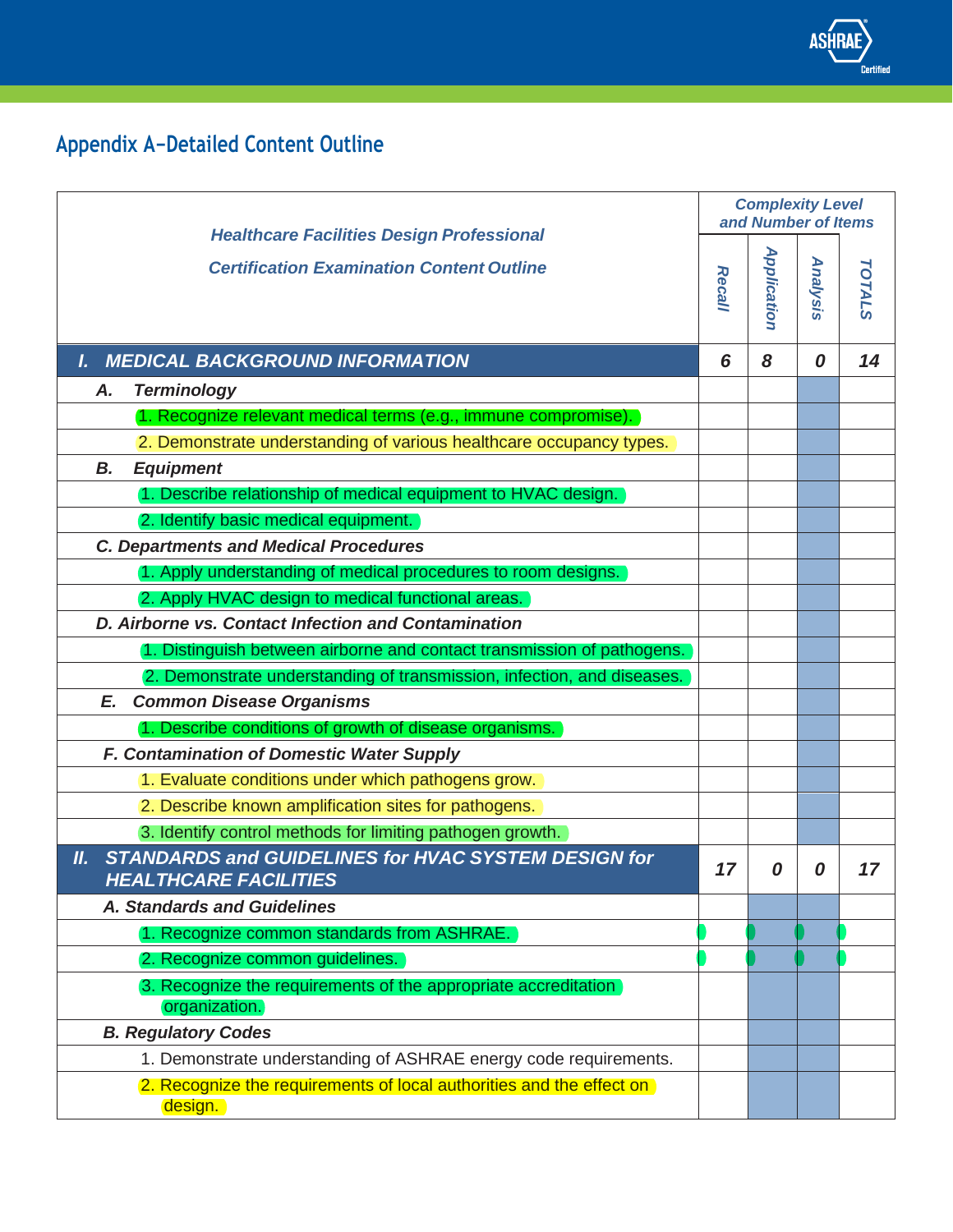|                                                                                                     | <b>Complexity Level</b><br>and Number of Items |             |                |               |
|-----------------------------------------------------------------------------------------------------|------------------------------------------------|-------------|----------------|---------------|
| <b>Healthcare Facilities Design Professional</b>                                                    |                                                |             |                |               |
| <b>Certification Examination Content Outline</b>                                                    |                                                | Application |                |               |
|                                                                                                     | <b>Recall</b>                                  |             | Analysis       | <b>TOTALS</b> |
|                                                                                                     |                                                |             |                |               |
| <b>HVAC SYSTEM DESIGN for HEALTHCARE FACILITIES</b><br>III.                                         | $\overline{ }$                                 | 21          | $\overline{7}$ | 35            |
| A. Static Pressure Control                                                                          |                                                |             |                |               |
| 1. Identify types of rooms that require static pressure control.                                    |                                                |             |                |               |
| 2. Apply methods to accomplish static pressure control.                                             |                                                |             |                |               |
| 3. Describe methods for measurement, notification, and documentation<br>of static pressure control. |                                                |             |                |               |
| A. Energy Efficiency                                                                                |                                                |             |                |               |
| 1. Determine inefficiencies in healthcare system design.                                            |                                                |             |                |               |
| 2. Apply aspects of energy efficiency specific to healthcare.                                       |                                                |             |                |               |
| 3. Describe exemptions from the energy standard.                                                    |                                                |             |                |               |
| 4. Demonstrate knowledge of limitations of energy saving strategies.                                |                                                |             |                |               |
| 5. Demonstrate understanding of variable volume system application.                                 |                                                |             |                |               |
| 6. Demonstrate knowledge of energy use and management.                                              |                                                |             |                |               |
| 7. Articulate energy recovery technologies.                                                         |                                                |             |                |               |
| <b>C. Room Air Distribution</b>                                                                     |                                                |             |                |               |
| 1. Design systems with proper air flows and pressurizations.                                        |                                                |             |                |               |
| 2. Calculate air flow rates to comply with room air change rates.                                   |                                                |             |                |               |
| 3. Demonstrate understanding of the fundamentals of diffuser<br>placement.                          |                                                |             |                |               |
| 4. Diagnose improper room air distribution and pressurization.                                      |                                                |             |                |               |
| 5. Describe psychometric sensor placement.                                                          |                                                |             |                |               |
| <b>D. Equipment and Application</b>                                                                 |                                                |             |                |               |
| 1. Demonstrate knowledge of air handling systems design.                                            |                                                |             |                |               |
| 2. Identify security concerns related to HVAC.                                                      |                                                |             |                |               |
| 3. Locate equipment.                                                                                |                                                |             |                |               |
| 4. Demonstrate knowledge of psychrometric principles.                                               |                                                |             |                |               |
| IV. UNIQUE REQUIREMENTS for HEALTHCARE FACILITIES                                                   | 14                                             | 20          | 0              | 34            |
| A. Central Plants - Describe need for redundancy to current standards.                              |                                                |             |                |               |
| <b>B. Medical Equipment</b>                                                                         |                                                |             |                |               |
| 1. Demonstrate understanding of contribution to loads.                                              |                                                |             |                |               |
| 2. Demonstrate understanding of special HVAC requirements.                                          |                                                |             |                |               |
| 3. Describe major diagnostic and treatment equipment.                                               |                                                |             |                |               |
| 4. Describe application of sterilizers.                                                             |                                                |             |                |               |

ASHRAE

*Certified*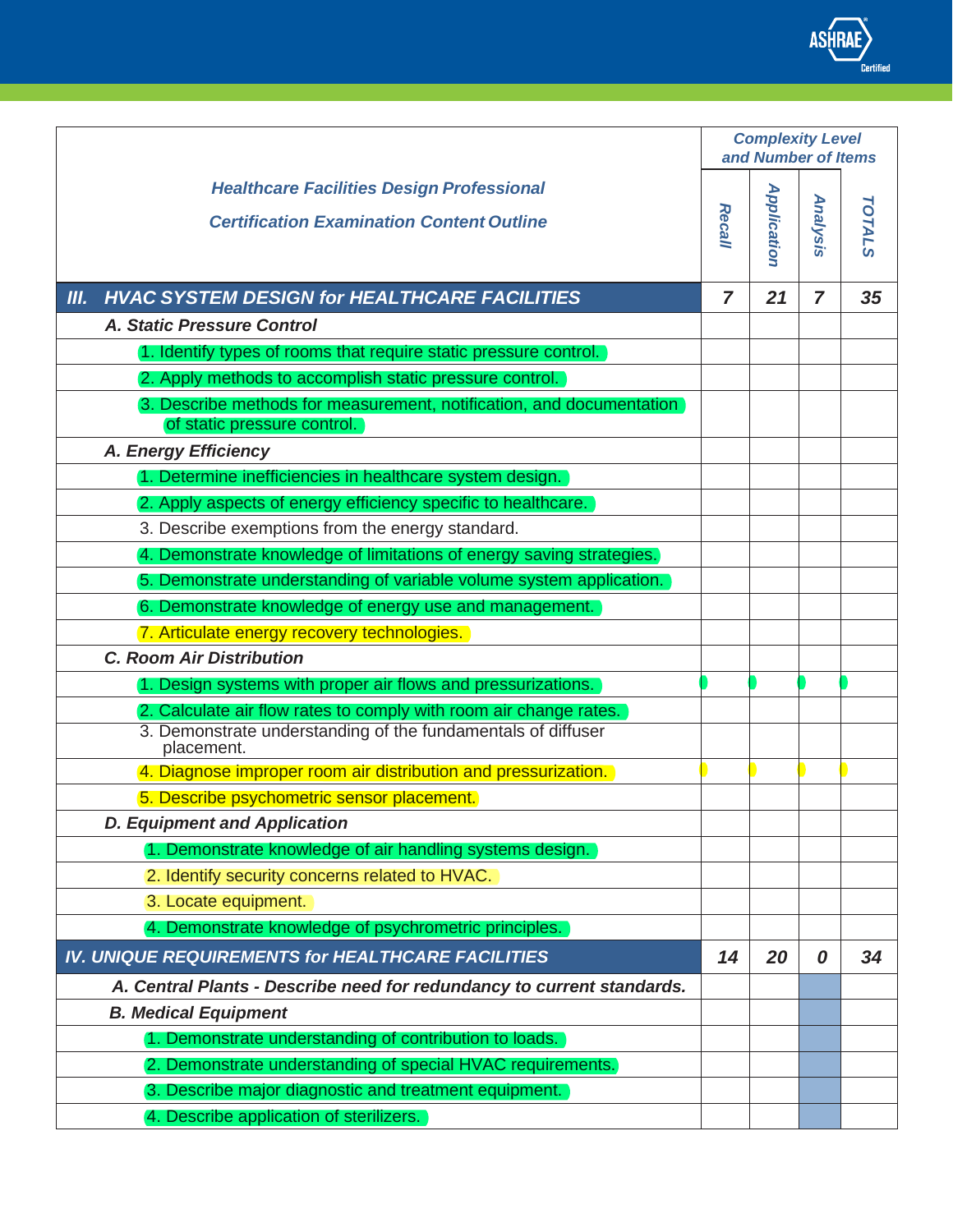|                                                                                                    | <b>Complexity Level</b><br>and Number of Items |                    |          |               |
|----------------------------------------------------------------------------------------------------|------------------------------------------------|--------------------|----------|---------------|
| <b>Healthcare Facilities Design Professional</b>                                                   |                                                |                    |          |               |
| <b>Certification Examination Content Outline</b>                                                   | <b>Recall</b>                                  | <b>Application</b> | Analysis | <b>TOTALS</b> |
| C. Fire and Life Safety (including smoke control)                                                  |                                                |                    |          |               |
| 1. Describe smoke management requirements for healthcare facilities                                |                                                |                    |          |               |
| (e.g., OR and patient room).                                                                       |                                                |                    |          |               |
| 2. Demonstrate understanding of ventilation system requirements<br>for medical gas storage areas.  |                                                |                    |          |               |
| 3. Demonstrate understanding of healthcare facility<br>compartmentalization.                       |                                                |                    |          |               |
| <b>D. Operations and Maintenance</b>                                                               |                                                |                    |          |               |
| 1. Maintain equipment accessibility.                                                               |                                                |                    |          |               |
| 2. Maintain functionality during maintenance.                                                      |                                                |                    |          |               |
| 3. Demonstrate understanding of healthcare facility operations.                                    |                                                |                    |          |               |
| 4. Describe consequences of continuity of service.                                                 |                                                |                    |          |               |
| 5. Prescribe procedures for abnormal operation conditions.                                         |                                                |                    |          |               |
| <b>E. Infection Control</b>                                                                        |                                                |                    |          |               |
| 1. Describe the primary elements of an ICRA process.                                               |                                                |                    |          |               |
| 2. Describe the role of the HVAC designer in the ICRA process.                                     |                                                |                    |          |               |
| 3. Demonstrate understanding of how the ICRA affects mechanical<br>specifications.                 |                                                |                    |          |               |
| 4. Demonstrate understanding of the various ICRA engineering<br>controls used during construction. |                                                |                    |          |               |
| 5. Demonstrate understanding of contamination control.                                             |                                                |                    |          |               |
| 6. Describe strategies for epidemiology related to HVAC.                                           |                                                |                    |          |               |
| F. Disaster Mitigation, Management, and Recovery                                                   |                                                |                    |          |               |
| 1. Demonstrate understanding of design contingencies following<br>utility system failure.          |                                                |                    |          |               |
| 2. Evaluate needs following catastrophic events.                                                   |                                                |                    |          |               |
| 3. Demonstrate understanding of current literature.                                                |                                                |                    |          |               |
| 4. Demonstrate understanding of hazard vulnerability analysis.                                     |                                                |                    |          |               |
| <b>G. Controls and Instrumentation</b>                                                             |                                                |                    |          |               |
| 1. Demonstrate understanding of HVAC system monitoring<br>strategies.                              |                                                |                    |          |               |
| 2. Demonstrate understanding of room pressure controls.                                            |                                                |                    |          |               |
| 3. Monitor mechanical, electrical, and fire shut down controls.                                    |                                                |                    |          |               |
| 4. Monitor temperature and humidity controls.                                                      |                                                |                    |          |               |

ASHRAE

*Certified*